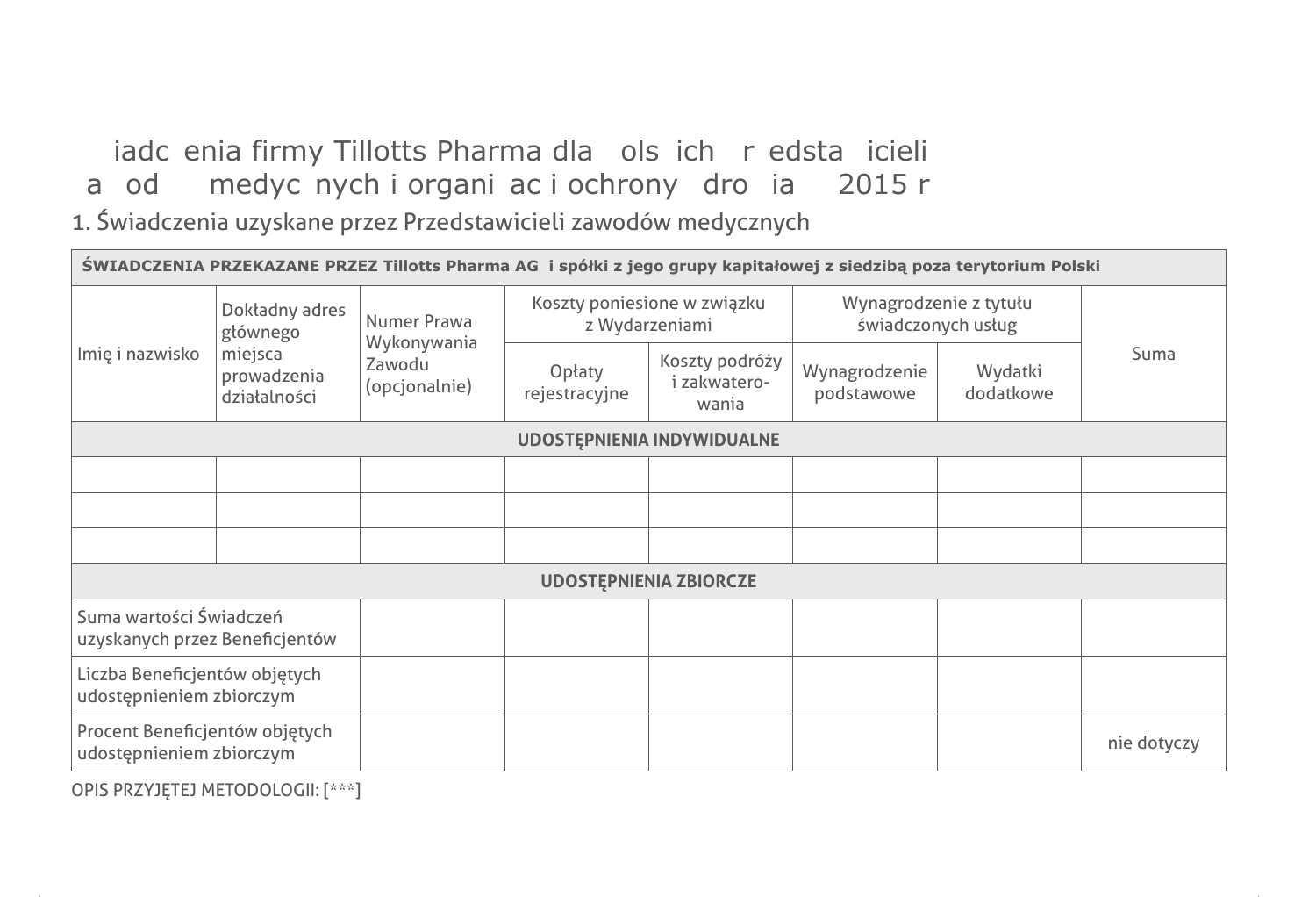## 2. Świadczenia uzyskane przez Organizacje ochrony zdrowia

| ŚWIADCZENIA PRZEKAZANE PRZEZ Tillotts Pharma AG i spółki z jego grupy kapitałowej z siedzibą poza terytorium Polski |                                                                      |           |                                               |                                            |                                  |                                              |                      |      |  |
|---------------------------------------------------------------------------------------------------------------------|----------------------------------------------------------------------|-----------|-----------------------------------------------|--------------------------------------------|----------------------------------|----------------------------------------------|----------------------|------|--|
| Nazwa                                                                                                               | Dokładny adres<br>głównego<br>miejsca<br>prowadzenia<br>działalności | Darowizny | Koszty poniesione w związku<br>z Wydarzeniami |                                            |                                  | Wynagrodzenie z tytułu<br>świadczonych usług |                      |      |  |
|                                                                                                                     |                                                                      |           | Opłaty<br>rejestracyjne                       | Koszty<br>podróży<br>i zakwatero-<br>wania | Wartość<br>umów spon-<br>soringu | Wynagrodze-<br>nie podsta-<br>wowe           | Wydatki<br>dodatkowe | Suma |  |
| <b>UDOSTEPNIENIA INDYWIDUALNE</b>                                                                                   |                                                                      |           |                                               |                                            |                                  |                                              |                      |      |  |
|                                                                                                                     |                                                                      |           |                                               |                                            |                                  |                                              |                      |      |  |
|                                                                                                                     |                                                                      |           |                                               |                                            |                                  |                                              |                      |      |  |
|                                                                                                                     |                                                                      |           |                                               |                                            |                                  |                                              |                      |      |  |
| <b>UDOSTEPNIENIA ZBIORCZE</b>                                                                                       |                                                                      |           |                                               |                                            |                                  |                                              |                      |      |  |
| Suma wartości Świadczeń<br>uzyskanych przez Beneficjentów                                                           |                                                                      |           |                                               |                                            |                                  |                                              |                      |      |  |
| Liczba Beneficjentów objętych<br>udostępnieniem zbiorczym                                                           |                                                                      |           |                                               |                                            |                                  |                                              |                      |      |  |
| Procent Beneficjentów objętych<br>udostępnieniem zbiorczym                                                          |                                                                      |           |                                               |                                            |                                  |                                              |                      |      |  |

OPIS PRZYJĘTEJ METODOLOGII: [\*\*\*]

## 3. Świadczenia związane z działalnością badawczo-rozwojową

- suma: **PLN 1'862'321**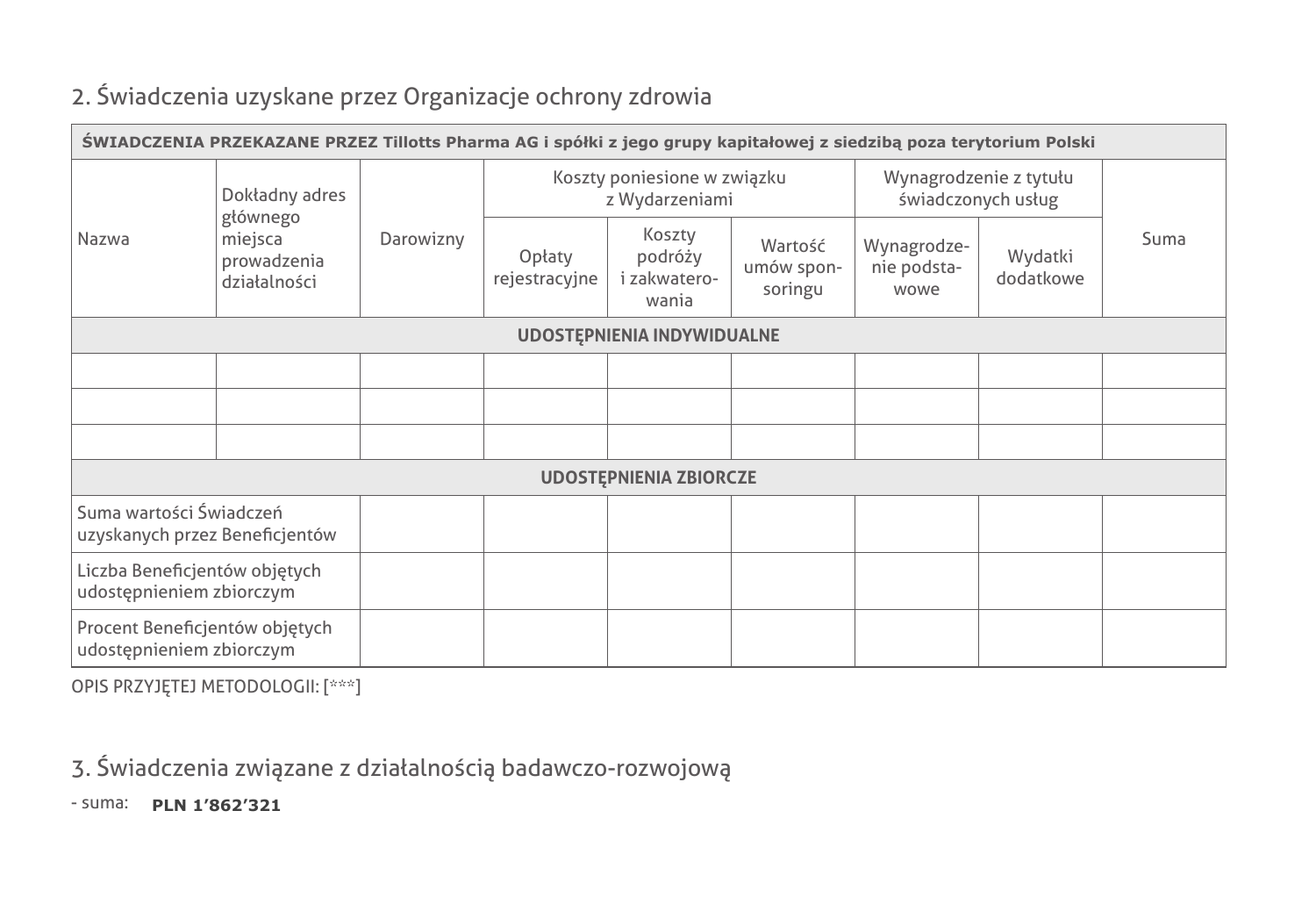

### *English language version below*

### **Uwagi metodologiczne**

### **Oświadczenie firmy Tillotts Pharma o płatnościach na rzecz polskich przedstawicieli zawodów medycznych i organizacji ochrony zdrowia w 2015 r.**

Kodeks Przejrzystości Związku Pracodawców Innowacyjnych Firm Farmaceutycznych INFARMA (Kodeks Przejrzystości INFARMA) nakazuje upublicznienie w 2016 r. informacji dotyczących świadczeń przekazanych przez firmy farmaceutyczne w 2015 r. polskim przedstawicielom zawodów medycznych i organizacjom ochrony zdrowia. Dane zostaną opublikowane na stronie internetowej firmy Tillotts Pharma[, www.tillotts.com.](http://www.tillotts.com/)

Aby ułatwić czytelnikowi zrozumienie informacji, w poniższych uwagach metodologicznych podano wyjaśnienie danych ujawnionych przez firmę Tillotts Pharma oraz sposobu ich przygotowania.

### **VAT**

Wszystkie podane wartości świadczeń nie zawierają podatku VAT.

### **Waluta**

Wszystkie kwoty podano w złotych polskich. W przypadku płatności realizowanych w innych walutach (np. euro (€)) kwoty przeliczono na złote polskie według średniego rocznego kursu wymiany w 2015 r. ogłoszonego przez Europejski Bank Centralny.

### **Skonsolidowane dane grupy kapitałowej i płatności transgraniczne**

Ujawnione dane przedstawiają skonsolidowane świadczenia przekazane przez grupę kapitałową Tillotts Pharma, zgodnie z zapisem Kodeksu EFPIA w sprawie ujawniania informacji, według którego oddzielne podmioty należące do tej samej spółki wielonarodowej (na przykład spółka macierzysta i spółka zależna) uznaje się za jedną spółkę, a także zgodnie z Kodeksem Przejrzystości INFARMA. Ujawnione dane za rok 2015 przedstawiają płatności zrealizowane przez firmę Tillotts Pharma AG.

### **Umowy wieloletnie**

Ujawnione dane dotyczące umów wieloletnich obejmują usługi wyświadczone i opłacone na mocy tych umów w 2015 r.

### **Uwzględnione dane**

Dane ujawnione przez firmę Tillotts Pharma spełniają wymogi Kodeksu Przejrzystości INFARMA. Dane można zaklasyfikować w następujący sposób:

### *Działalność badawczo-rozwojowa*

Świadczenia związane z działalnością badawczo-rozwojową ujawniono w sposób zbiorczy. Obejmują one świadczenia dla polskich przedstawicieli zawodów medycznych związane z prowadzeniem prób klinicznych (według definicji określonej w Dyrektywie 2001/20/EC) oraz koszty dodatkowe poniesione w związku z tą działalnością.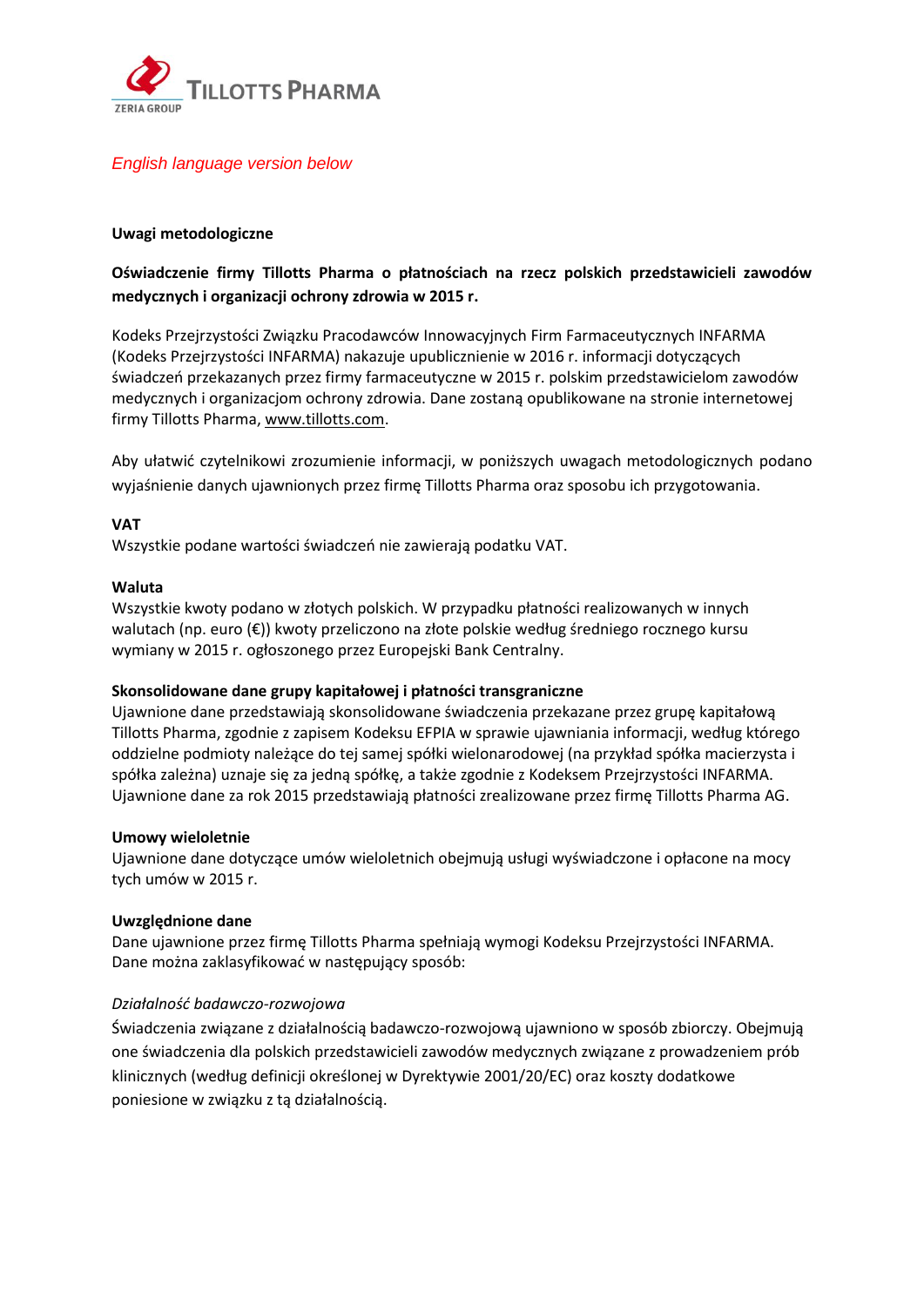# Transfers of Value by Tillotts Pharma to Polish Healthcare Professionals and Healthcare Organisations in 2015

1. Transfers of Value received by Healthcare professionals

| TRANSFERS OF VALUE MADE BY Tillotts Pharma AG and companies from its capital group with registered office outside Poland |                                                  |                                 |                      |                                                |                           |                        |                |  |  |  |
|--------------------------------------------------------------------------------------------------------------------------|--------------------------------------------------|---------------------------------|----------------------|------------------------------------------------|---------------------------|------------------------|----------------|--|--|--|
| First name and<br>surname                                                                                                | Full address of<br>the main place<br>of business | Professional<br>Code (optional) |                      | Expenses incurred in relation to<br>the Events | Compensation for services |                        |                |  |  |  |
|                                                                                                                          |                                                  |                                 | Registration<br>fees | Travel and<br>accommodation                    | Basic<br>remuneration     | Additional<br>expenses | Total          |  |  |  |
| <b>INDIVIDUAL DISCLOSURE</b>                                                                                             |                                                  |                                 |                      |                                                |                           |                        |                |  |  |  |
|                                                                                                                          |                                                  |                                 |                      |                                                |                           |                        |                |  |  |  |
|                                                                                                                          |                                                  |                                 |                      |                                                |                           |                        |                |  |  |  |
|                                                                                                                          |                                                  |                                 |                      |                                                |                           |                        |                |  |  |  |
| <b>AGGREGATE DISCLOSURE</b>                                                                                              |                                                  |                                 |                      |                                                |                           |                        |                |  |  |  |
| <b>Total Transfers of Value received</b><br>by Beneficiaries                                                             |                                                  |                                 |                      |                                                |                           |                        |                |  |  |  |
| Number of Beneficiaries covered<br>by the aggregate disclosure                                                           |                                                  |                                 |                      |                                                |                           |                        |                |  |  |  |
| Percentage of Beneficiaries<br>covered by the aggregate<br>disclosure                                                    |                                                  |                                 |                      |                                                |                           |                        | Not applicable |  |  |  |

DESCRIPTION OF THE METHODOLOGY APPLIED: [\*\*\*]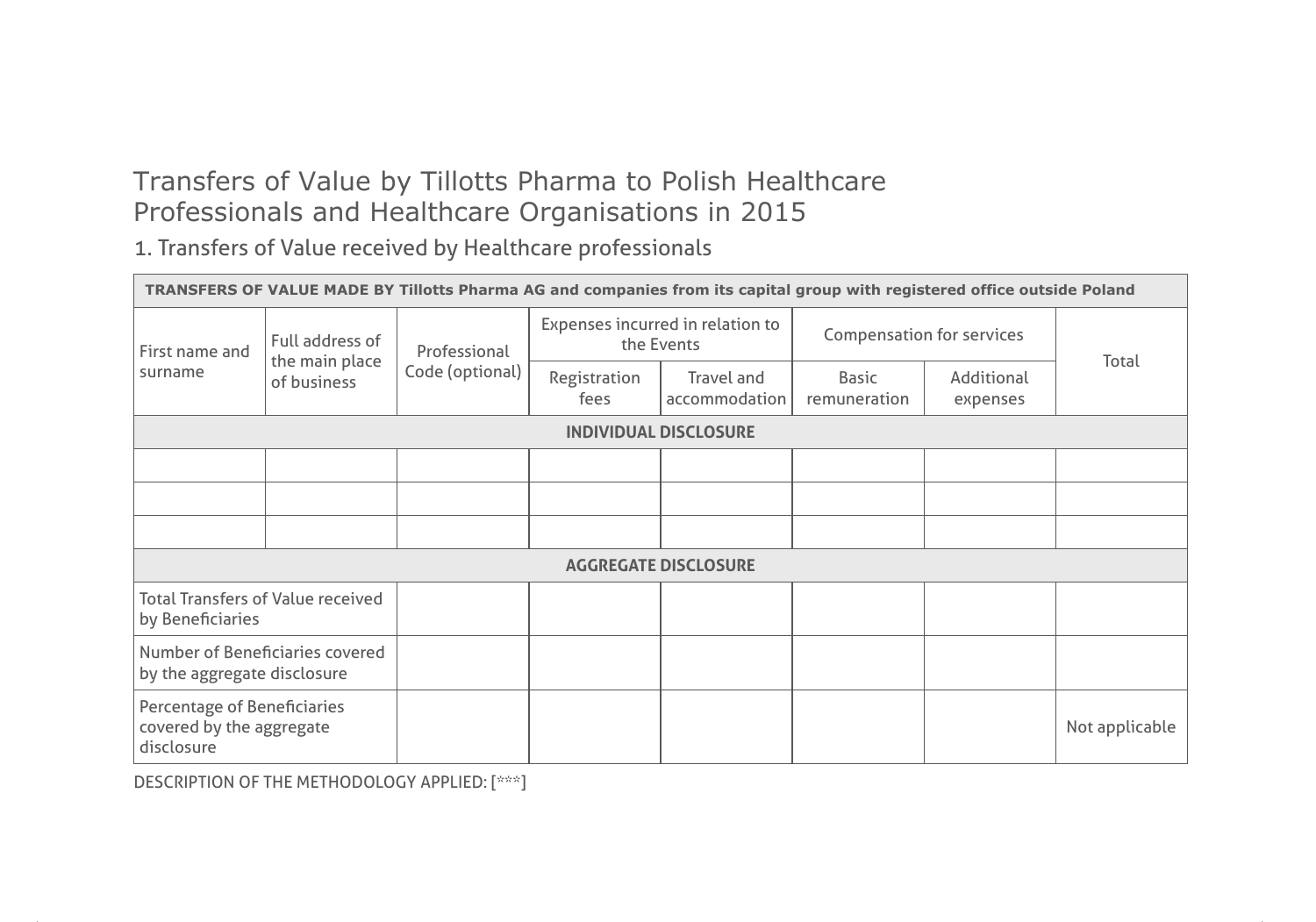# 2. Transfers of Value received by healthcare Organisations

| TRANSFERS OF VALUE MADE BY Tillotts Pharma AG and companies from its capital group with registered office outside Poland |                                                  |                  |                      |                                             |                                       |                              |                        |       |  |
|--------------------------------------------------------------------------------------------------------------------------|--------------------------------------------------|------------------|----------------------|---------------------------------------------|---------------------------------------|------------------------------|------------------------|-------|--|
| Name                                                                                                                     | Full address of<br>the main place<br>of business | <b>Donations</b> |                      | Expenses incurred in relation to the Events |                                       | Compensation for services    |                        |       |  |
|                                                                                                                          |                                                  |                  | Registration<br>fees | Travel and<br>accommo-<br>dation            | Value of<br>sponsorship<br>agreements | <b>Basic</b><br>remuneration | Additional<br>expenses | Total |  |
| <b>INDIVIDUAL DISCLOSURE</b>                                                                                             |                                                  |                  |                      |                                             |                                       |                              |                        |       |  |
|                                                                                                                          |                                                  |                  |                      |                                             |                                       |                              |                        |       |  |
|                                                                                                                          |                                                  |                  |                      |                                             |                                       |                              |                        |       |  |
|                                                                                                                          |                                                  |                  |                      |                                             |                                       |                              |                        |       |  |
| <b>AGGREGATE DISCLOSURE</b>                                                                                              |                                                  |                  |                      |                                             |                                       |                              |                        |       |  |
| <b>Total Transfers of Value received</b><br>by Beneficiaries                                                             |                                                  |                  |                      |                                             |                                       |                              |                        |       |  |
| Number of Beneficiaries covered<br>by the aggregate disclosure                                                           |                                                  |                  |                      |                                             |                                       |                              |                        |       |  |
| Percentage of Beneficiaries<br>covered by the aggregate<br>disclosure                                                    |                                                  |                  |                      |                                             |                                       |                              |                        |       |  |

DESCRIPTION OF THE METHODOLOGY APPLIED: [\*\*\*]

### 3. Transfers of Value relating to Research and Development

- total: **PLN 1'862'321**